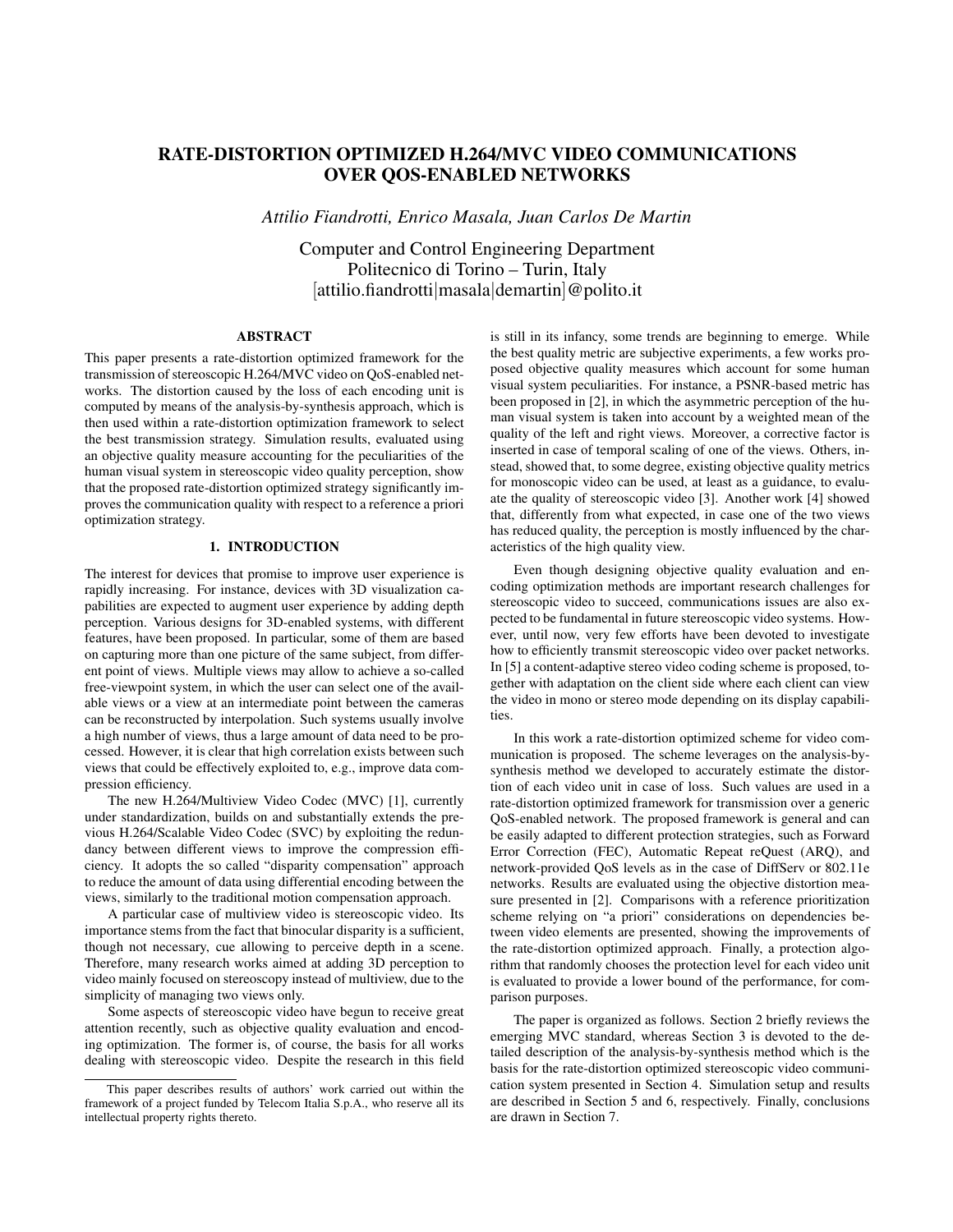

Fig. 1. A typical H.264/MVC encoding scheme for stereoscopic video coding.

#### 2. THE H.264/MVC ENCODING STANDARD

The H.264/MVC video codec is the result of the efforts of the Joint Video Team of ISO-MPEG and ITU-VCEG to amend the H.264/AVC standard with functionalities which enable efficient encoding of multiple view video sequences. H.264/MVC achieves significant compression gains with respect to the case where each view is independently encoded, while it maintains backward compatibility with legacy H.264/AVC decoders which can discard information about the supplementary views and decode the main view only. H.264/MVC inherits from the H.264/AVC the decomposition of the encoder functionalities into a Video Coding Layer and a Network Abstraction Layer. The former layer encompasses all the encoder core functionalities (e.g., macroblock coding), while the latter is responsible for the encapsulation of each encoded data unit (pictures, auxiliary information, etc.) into independently decodable transport units known as NAL Units (NALUs). An IETF standard draft [6] defines the mechanisms to encapsulate H.264/MVC NALUs in RTP packets for real time video communication.

The H.264/MVC allows a high degree of freedom in choosing the encoding scheme which fits a given application. In more details, Figure 1 illustrates a typical Group Of Pictures (GOP) structure used in the stereoscopic video encoding case. Each box represents a NALU and each NALU contains a coded picture. The letter inside the box indicates the picture type (Intra, Predictively or Bipredictively coded) and the subscript number the picture display order (POC).

The encoding dependencies in Figure 1 suggest that the length of the dependency path could be used as a coarse measure of the importance of each picture. In fact, the loss of pictures used for the prediction of several others may cause a distortion which propagates through the prediction path and affects several other pictures. In the following, the notation  $T_{VP}$  will be used to indicated a picture of type T which belongs to the view V and whose picture order count is equal to P. Actual values of T can be I (I-type picture), P (P-type) or B (B-type), while actual values of V can be M (Main view) or S (Secondary view). For example, the loss of picture  $I_{M,0}$  generates distortion which affects the whole GOP, while the loss of  $P_{S,4}$  causes distortion only in the secondary view and the loss of  $B_{s,1}$  does not propagate distortion to other pictures.

## 3. THE ANALYSIS-BY-SYNTHESIS DISTORTION ESTIMATION METHOD

The quality of multimedia communications over packet networks is affected by packet losses. The amount of resulting quality degradation strongly differs depending on the perceptual importance of the lost data. In order to design efficient loss protection mechanisms, a reliable importance estimation method for multimedia data is needed. Such importance may be defined a priori, based on the average importance of the elements as with the data partitioning approach, e.g., motion vectors are more important than residual coefficients. In order to provide a quantitative importance estimation method at a finer level of granularity, the importance of a video coding element, such as a macroblock, a slice or a frame, could be defined as a value proportional to the distortion that would be introduced at the decoder by the loss of that specific element. The analysis-by-synthesis technique [7] we developed computes the distortion caused by the loss of each element, e.g., a frame, referred to as the distortion of the frame in the following, using the following steps: 1) Decoding, including concealment, of the bitstream simulating the loss of the frame being analyzed (synthesis stage). 2) Quality evaluation, that is, computation of the distortion caused by the loss of the frame; the original and the reconstructed picture after concealment are compared using, e.g., Mean Squared Error (MSE). 3) Storage of the distortion value as an indication of the perceptual importance of the analyzed video packet.

The previous operations can be implemented by small modifications of the standard encoding process. The encoder, in fact, usually reconstructs the coded pictures simulating the decoder operations, since this is needed for motion-compensated prediction. Therefore, complexity is only due to the simulation of the concealment algorithm. In case of a simple temporal concealment technique the task is reduced to provide the data to the quality evaluation algorithm. The analysis-by-synthesis technique, as a principle, can be applied to any video coding standard. In fact, it is based on repeating the same steps that a standard decoder would perform, including error concealment. Obviously, the importance values computed with the analysis-by-synthesis algorithm are dependent on a particular encoding, i.e., if the video sequence is compressed with a different encoder, values will be different. Due to the inter-dependencies usually existing between data units, the simulation of the loss of an isolated data unit might not be completely realistic. However, the results will show that the approximation is sufficient to improve the performance of the video communication system. Note that all the considered distortion values accounts for the effect of the dependencies between macroblocks, i.e., the distortion due to error propagation. Nevertheless, experiments in [7] as well as other applications of the analysis-by-synthesis approach to MPEG coded video confirm that such an estimation technique can be successfully used to develop quality optimized video communication algorithms. Note also that such distortion values can be precomputed and stored as side information before transmission.

## 4. RATE DISTORTION OPTIMIZATION FOR H.264/MVC STEREOSCOPIC VIDEO

In this section, we propose a rate distortion optimization (RDO) framework to which addresses the problem of optimizing the quality of an H.264/MVC stereoscopic video communication. We consider a generic QoS-enabled channel with two QoS levels: a "premium" service with no data loss and low delay, and a "best effort" service typical of Internet-based communications. The proposed RDO approach aims at determining the transmission policy which minimizes the expected distortion at the receiver for each media segment, given a constraint on the amount of data that can be transmitted as "premium". Borrowing the notation of [8], implementing an RDO multimedia transmission systems implies solving the following minimization problem for each considered media segment (in our case, a GOP such as that in Figure 1):

$$
\min E[D(\pi)] \quad \text{with} \quad R(\pi) < R_{max}.\tag{1}
$$
\n
$$
\{\pi\}
$$

 $E[D(\pi)]$  is the expected distortion for a given transmission policy  $\pi$ , taken from the set  $\{\pi\}$  which includes all the possible transmis-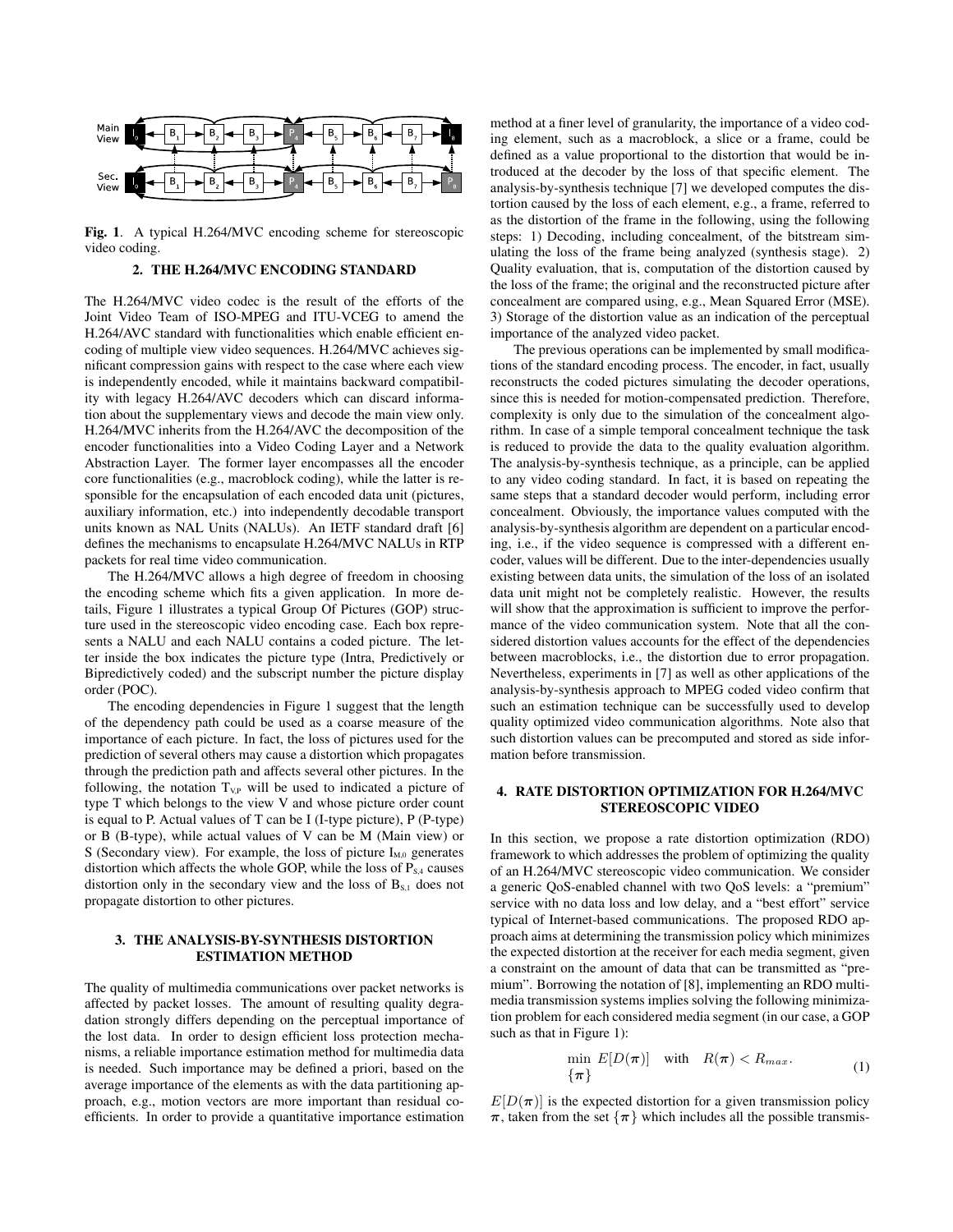| Sequence           | PSNR [dB] |       | Bitrate [kb/s] |      |       |
|--------------------|-----------|-------|----------------|------|-------|
|                    | Main      | Sec.  | Main           | Sec. | Total |
| <b>Breakdancer</b> | 36.29     | 36.05 | 216            | 146  | 362   |
| <b>Bullinger</b>   | 37.95     | 37.75 | 53             | 36   | 89    |
| Jungle             | 32.07     | 32.19 | 406            | 343  | 749   |
| Leavinglaptop      | 34.55     | 34.65 | 120            | 43   | 163   |
| $Metu_1$           | 36.40     | 36.30 | 100            | 84   | 184   |
| Outdoor            | 36.08     | 36.17 | 120            | 58   | 178   |

Table 1. Characteristics of the H.264/MVC test sequences (shown separately for the main and secondary views).

sion policies for the units (pictures in our case) contained in the GOP. A specific policy  $\pi$  is an assignment to the "premium" or "best effort" service of each unit that constitutes the GOP.  $R(\pi)$  is the data rate sent as "premium" given by the assignment  $\pi$ , which must be lower or equal to the imposed bound  $R_{max}$ .

The cardinality of the set of transmission policies  $\{\pi\}$  can be large, since it is exponential in the number of units, however Chou and others [8] showed that it is possible to find a near-optimal solution to the problem with low complexity using the Lagrangian optimization approach. In practice, the problem is recasted into an unconstrained minimization:

$$
\min J = E[D(\pi)] + \lambda R(\pi). \tag{2}
$$

Under the hypothesis that distortion contributions of the various units are additive, minimizing such an expression is equivalent to perform N minimizations of the same form independently, one for each of the  $N$  units (pictures) of the GOP. The expected distortion  $E[d_i]$  for each unit i is zero if the policy assigns it to the "premium" service. In case the unit is assigned to the "best effort" service, each packet may be lost with probability  $p<sub>L</sub>$ , hence  $E[d<sub>i</sub>]$  is computed as  $p_iD_i$  where

$$
p_i = 1 - (1 - p_L)^{n_i}, \t\t(3)
$$

assuming that the unit can be successfully decoded only if all the  $n_i$  packets composing the unit are correctly received. The  $\lambda$  value for which the constraint is satisfied can be easily determined using a bisection algorithm, therefore the complexity to solve the expected distortion minimization problem for each couple of GOPs (one in the main and one in the secondary view) is  $O(N \log N)$  where N is the total number of units involved.

The distortion  $D_i$  produced by the loss of each picture i is calculated via the analysis-by-synthesis [7] approach. The  $E[D(\pi)]$  is computed as a weighted average of the estimated distortion of the main and the secondary view. Such distortion measure, suggested in [2], allows to take into account, to some degree, the asymmetric perception of the human visual system in case of stereoscopic video. The analysis-by-synthesis approach consists in simulating the loss of each picture  $i$ , decoding the resulting video sequence with an appropriate error concealment method and calculating the distortion  $D_i$ between the reconstructed and encoded sequence.

#### 5. SIMULATION SETUP

The performance of the proposed RDO framework was evaluated by simulating the transmission of test stereoscopic sequences over a QoS enabled network. The test sequences, whose characteristics are reported in Table 1, were encoded using the H.264/MVC reference software JMVC version 3.0 [9]. Each picture was encoded as a single slice and the encoding scheme is shown in Figure 1, but the GOP size for each view was 32 pictures. Each encoded picture (NALU)

was encapsulated in RTP packets as recommended by the IETF standard draft [6], fragmenting a picture into multiple RTP packets if needed. Thus, the loss of even a single RTP packet causes the loss of the whole picture to which the packet belongs. The reference decoder was extended with intra view error concealment functionalities so that each lost picture is replaced with the previous available picture (in case an I or P picture is lost) or by averaging the previous and next available pictures (in case a B picture is lost). For example, the loss of the picture  $P_{M,16}$  is concealed using the picture  $I_{M,0}$ , while the loss of the picture  $B_{s,12}$  is concealed using the pictures  $B_{s,8}$  and  $P_{S,16}$ .

The maximum amount of premium traffic is set to 33% of the whole video stream. The service provided by the premium class is assumed to be error free while a 10% uniform packet loss rate has been imposed for the best effort service.

The performance of the proposed RDO strategy, described in Section 4, was compared with the one of an a priori transmission strategy which aims at better protecting pictures referenced by longer prediction chains. For each GOP, the pictures are considered in decoding order (e.g.,  $I_{M,0}$ ,  $I_{S,0}$ ,  $P_{M,16}$ ,  $P_{S,16}$  etc.) and assigned to the premium class until the maximum allowed premium traffic share is reached, then the remaining pictures are assigned to the best effort class. Finally, besides the RDO and a priori strategies, a transmission strategy which randomly assign pictures to the premium service on a GOP basis while satisfying the premium traffic share constraint was also considered for reference purposes.

## 6. RESULTS

Table 2 shows the performance of the videocommunication for each combination of test sequence and transmission strategy, in terms of the total byte loss rate (BLR), the average number of lost pictures and the quality measured using the PSNR value.

The random strategy yields the worst visual quality performance, despite the number of lost pictures is lower than the other strategies. The reason is that the a priori and RDO strategies tend to assign pictures which have higher importance (typically, I- and P-type pictures) to the premium service. Those pictures, on average, are larger than the other ones, thus more pictures are transmitted using the best effort service, leading to a higher picture loss rate.

For each simulation, the visual quality is measured first by computing the PSNR value between the original and the received video for each view, then by computing a single quality measure using the weighted average proposed in [2]. In particular, the main view, which is usually characterized by higher quality due to the shorter prediction paths, weights 2/3 while the secondary view weights 1/3. The RDO strategy improves the overall video quality in all the simulations for all the considered video sequences with respect to the a priori strategy. Considering the quality of each of the two views, for some sequences a reduction in the video quality of the secondary view can be noticed, however the increase of the quality of the main view is more than enough to counterbalance it. In order to investigate on the different quality performance of the two views, we compared the estimated distortion for a given view with the actual distortion computed by averaging the performance over various channel realizations. Figure 6 shows the expected and the actual distortion for both views of the Jungle sequence in the case of the RDO strategy. As the figure shows, the estimated distortion on the secondary view is often overstimated with respect to the actual distortion. The same effect is present, but much more limited, on the main view. We attribute the overestimation to the longer prediction paths of the secondary view with respect to the main view, which makes the ad-